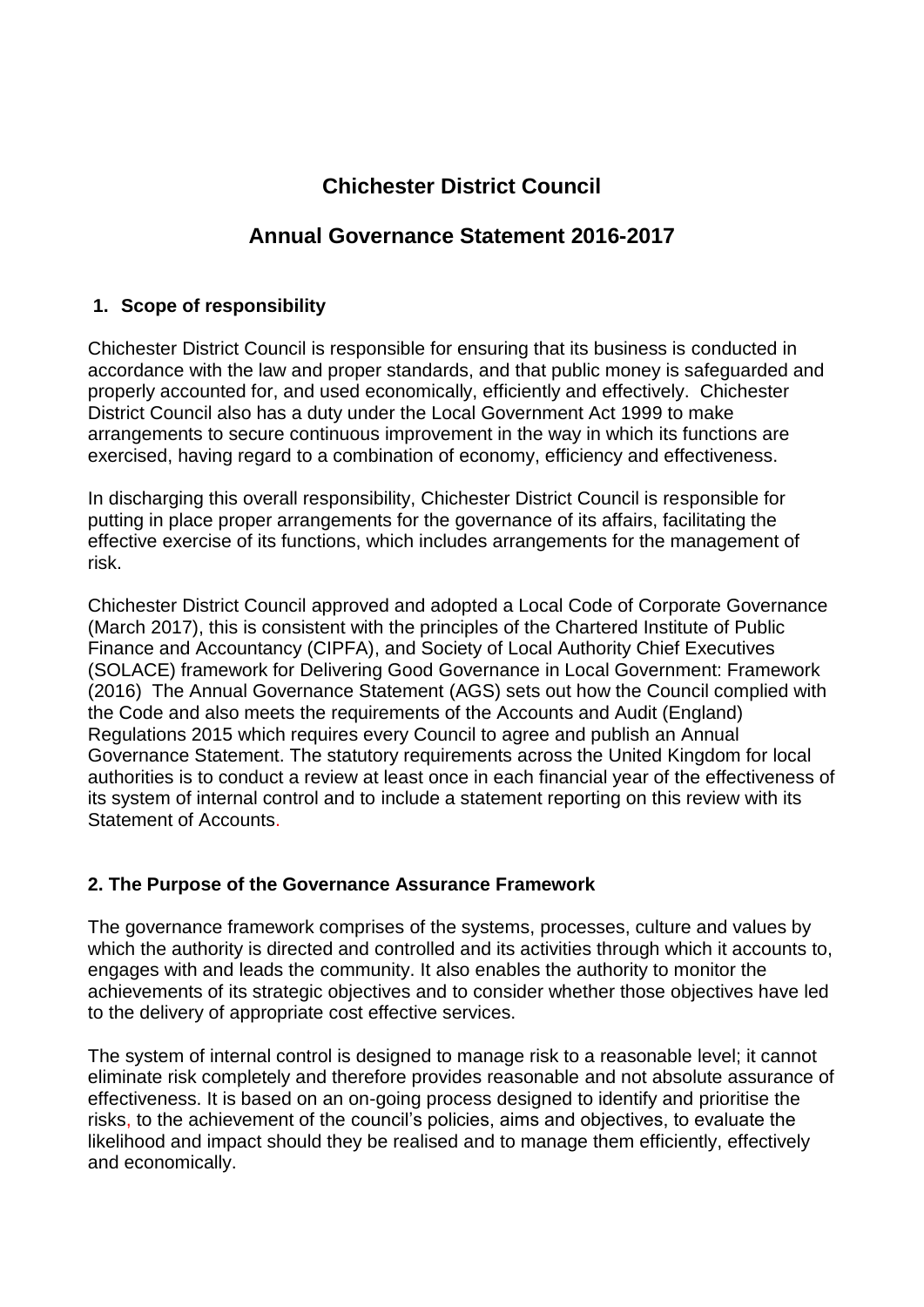## **3. The Principles of Good Governance**

The CIPFA/SOLACE framework was reviewed in 2015 to ensure that it remained "fit for purpose" and a revised edition was published in 2016.

The new Delivering Good Governance in Local Government Framework applies to the Annual Governance Statement prepared for the year ended 31 March 2017 and up to the date of the approval of the Annual Report and Statement of Accounts for the financial year 2016-17. The framework sets out seven core principles (A to G) of good governance, these are listed below:

#### **A Behaving with integrity, demonstrating strong commitment to ethical values, and respecting the rule of Law**

The culture of the organisation is founded upon good organisational performance, external recognition, staff morale and good employee attitude to internal controls. The Workforce Development Plan 2015-2018 sets the Council's vision for providing good quality relevant services to the community, while the Constitution incorporates a Members and Employees' Code of Conduct and a protocol on Members/staff relations. This has been updated and was adopted by the Council following the Joint Employee Consultative Panel which met in April 2015; this will cover the period 2015–2018. Members misconduct allegations are considered by an assessment sub- committee under the umbrella of the Standards Committee which also investigates allegations of misconduct by Parish Councillors. The Council's monitoring officer will review the case together with an independent person and a decision will be made as to whether there is a case to answer. If a decision is made that there is a case to answer it would be referred to a hearing subcommittee.

There is a complaints procedure in place for the council to receive and investigate any complaints made against its Members or staff, as well as a Register of Interests to ensure that any conflict of interests are open and transparent.

Results of complaints investigated together with the report on all complaints dealt with by the Local Government Ombudsman are reported annually to the Corporate Governance and Audit Committee.

- The Council takes fraud and corruption and maladministration very seriously. The culture of the council sets the foundation for the prevention of fraud and corruption by creating an environment that is based upon openness and honesty in all council activities, and has the following policies in place, which aim to prevent or deal with such occurrences.
- The Anti-Fraud and Corruption Policy last updated in August 2017.
- The Whistleblowing Policy last updated in January 2016. There were no Whistleblowing cases in 2016-17.
- HR Policies regarding discipline of staff During 2016-17 there were 7 dismissals.

The Council's Anti-Fraud and Corruption Policy is reviewed and any amendments are subject to the approval of the Corporate Governance and Audit Committee, this was last updated in August 2017. The Corporate Counter Fraud Officer was appointed on the 30<sup>th</sup> November 2015, and has established himself within the Internal Audit Team.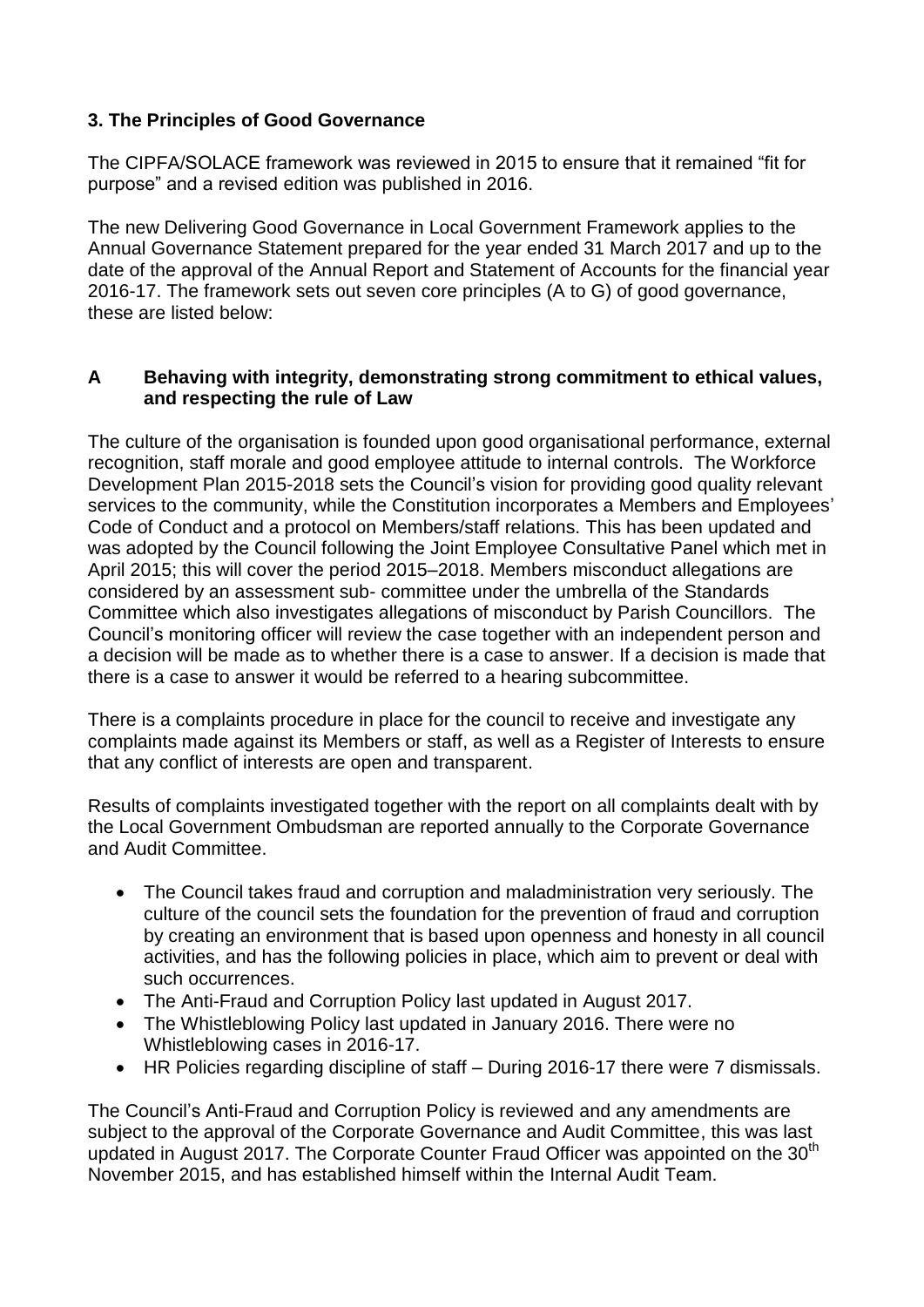Investigations are undertaken where fraud is suspected in relation to Council Tax Reduction, Single Person Discount and Non Domestic Rates. He has successfully brought prosecutions relating to fly tipping plus other areas under his remit. He has identified potential savings to the Council of £349,714 for the 12 month period ending March 2017.

The council has a Corporate Complaints Procedure, forms and guidance which are available on the council's website. (Results of complaints investigated together with the report on all complaints dealt with by the Local Government Ombudsman are reported annually to the Corporate Governance and Audit Committee).

The council ensures that external providers act with integrity and compliance with ethical standards as they have to comply with an Anti Bribery statement and the ethical statement policy that is contained in the relevant contract or invitation to tender.

## **B Ensuring openness and comprehensive stakeholder engagement**

The Council's committee meetings are held in public and are recorded; these recordings are suspended when the item goes into part 2. The press and public are only excluded when the report is presented as a Part 2 item in accordance with the applicable paragraph(s) within Part 1 of Schedule 12A to the Local Government Act 1972. In addition audio recordings are also held on the Council's website.

The Council's vision and strategy is included in the Corporate Plan see [http://www.chichester.gov.uk/corporateplan.](http://www.chichester.gov.uk/corporateplan) The annual performance report on the Council's Corporate Plan is reviewed by the Overview and Scrutiny Committee mid-year and then the Annual Report of the Corporate Plan goes to Cabinet and Council for approval. The Statement of Accounts, expenditure over £500 and the Senior Staff Pay Policy is available on the Council's website.

On-line consultation methods continue to be used, webhost software enables surveys to be designed, produced and analysed electronically. These surveys are accessed via the Council's website.

On-line polls have continued to be used, which allows members of the public to provide their views on a range of topics in which the Council is involved.

Community Forums – Regular meetings with Parish Councils have continued at Forum level over the year. These meetings are held quarterly and provide a mechanism to engage with the Parishes and to communicate and review information collectively.

The Council continues with its work on youth engagement. Community wardens main areas of activity are encouraging and increasing community involvement, dealing with environmental issues (e.g. graffiti, litter, abandoned cars, dog fouling etc.) within the area by working with appropriate agencies including the police, police community support officers (PCSOs) and local communities to reduce crime, anti-social behaviour and fear of crime in the area, including providing intelligence and evidence to the police and acting as a professional witness.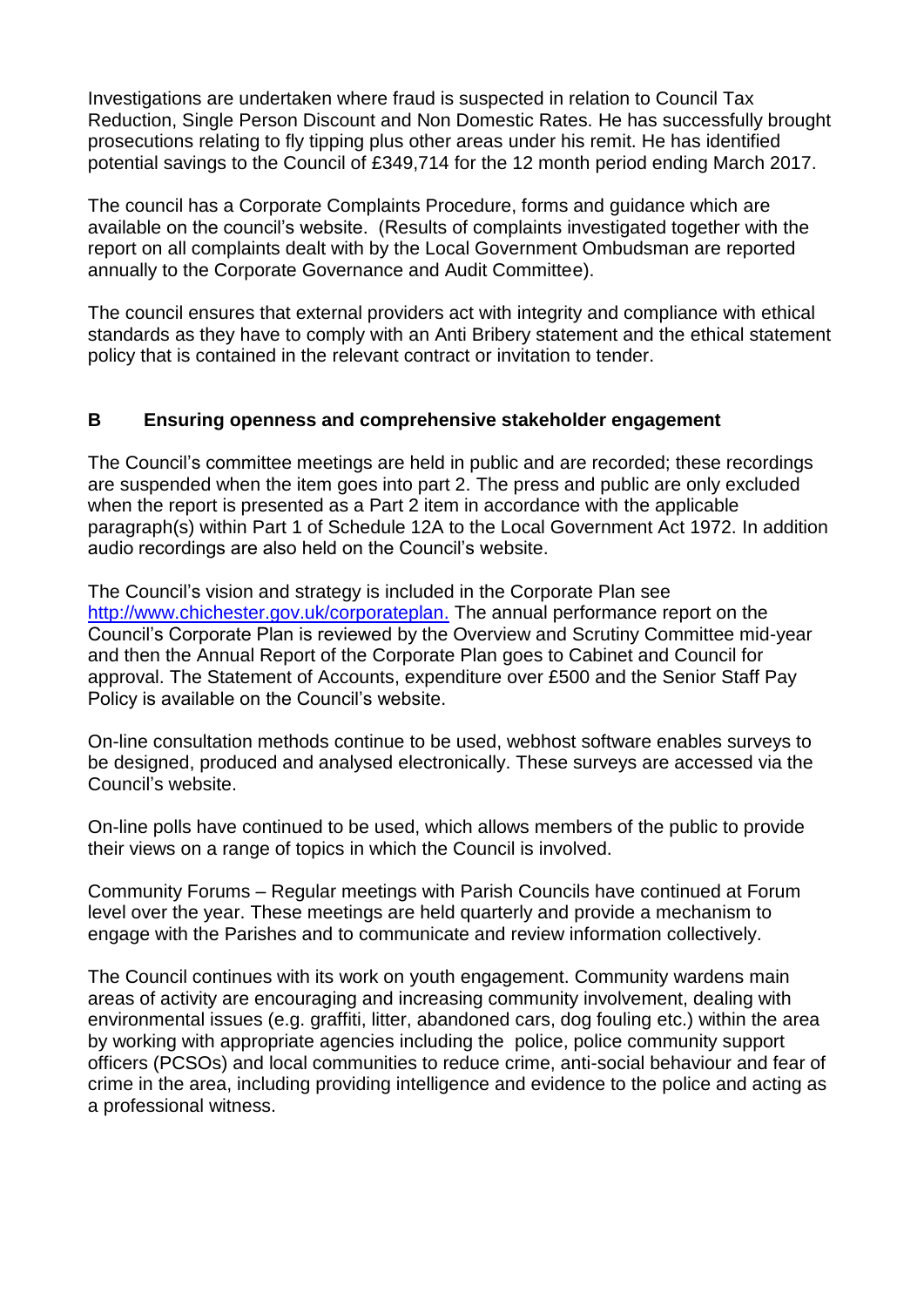#### **C Defining the outcomes in terms of sustainable Economic, Social and Environmental benefits**

The Council measures its key priorities by a range of performance indicators which are set out within the Corporate Plan and monitored through Covalent, the council's performance monitoring software. Reports on the progress of these performance indicators are available on the council's internet site.

Cabinet agreed the key financial principles of the 5 year financial strategy, which included continuing to review the council's costs in order to find further savings. A Task and Finish Group meets to discuss the budget, and reviews what is happening in the year and any impact for the new financial year.

The Council publishes its Annual Financial Accounts in accordance with the CIPFA guidelines and International Financial Reporting Standards. As uncertainty continues to surround the current economic and financial climate and in particular public sector spending plans, it is clear that central funding cuts of local councils will continue. The Council is therefore committed to delivering its own services more effectively, in the light of these planned reductions.

Following the decision for the shared service agenda with Arun DC and Horsham DC not going ahead it was necessary for the services identified to be subject to a further review in order to find savings going forward, which has resulted in service reviews being undertaken and changes in the way that services are delivered.

The Council continues to track national events, quantifying local impact and taking early action to manage the impact. The objective is to put the Council in the best possible position to deal with the financial and other challenges it faces whilst still protecting the most vulnerable members of the community. It is important that the issues and the scale of the financial position are understood and the council is committed to finding solutions and options. A five year Financial Strategy and Plan was taken to Cabinet and Council in December 2015 which detailed the challenges facing the council to provide services that meet community needs with a significantly reduced overall level of resource. The Council approved a deficit reduction programme and key financial principles in the Financial Strategy offer guidelines for making financial decisions over the next few years, and will assist the Council in achieving balanced budgets.

The Local Plan was adopted in July 2015, (this is at present being reviewed in accordance with the Council's commitment to a 5 year review) and provides greater certainty about growth and development within the plan area. The Council is also developing a Masterplan for the Southern Gateway area of Chichester as part of the emerging vision for Chichester City Centre. The Council recently undertook a consultation on the draft Masterplan.

The Council has a housing strategy in place which covers the period 2013-2018. The strategy sets out the housing priorities for the district. The strategy reflects the Council's corporate priorities and also complements the economic strategy and the local plan. The strategy will show how the Council will use their resources to best meet the housing needs of local people within the district. Some the key achievements during 2016/2017 are as follows: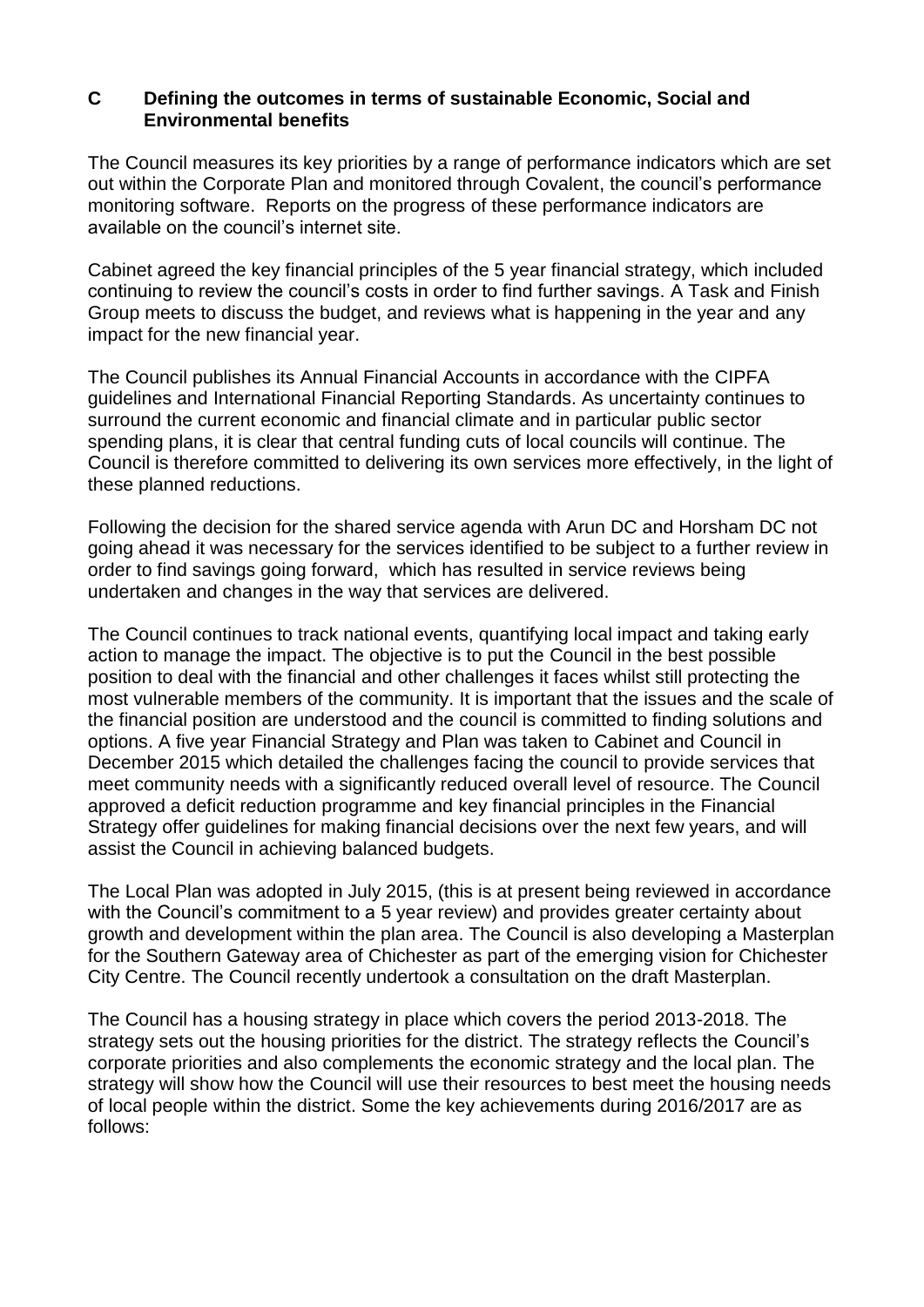- 579 households were accommodated via the Council's Housing register.
- The multi-agency steering group for the Syrian Voluntary Person Relocation Scheme, chaired by the CDC, housed and supported two Syrian families within the district.
- The Council's Landlord Accreditation Scheme was a continuing success with 58 properties being accredited during the year bringing the total number to 389.
- The Environmental Team participated in a joint project with West Sussex County Council to assist people to remain in their homes and speed up hospital discharges.
- The Council has extensively promoted community land trusts as a means of delivering affordable homes in rural areas and has received a grant of £1.39m from government to support community led housing.
- Continued progress was made during the year in meeting our affordable housing targets with 149 affordable homes delivered (96 for rent and 53 for sale).
- Over £1.07m of investment was secured by our registered provider partners from the Housing and Communities Agency.
- £352k was received in commuted sums in lieu of affordable housing on site.

#### **D Determining the interventions necessary to optimise the achievement of the intended outcomes**

The Council has responsibility to review the effectiveness of its governance framework. The review of the effectiveness is undertaken by the work of the Corporate Management Team (which is SLT and Heads of Service) who have responsibility for the development and maintenance of the governance environment. The Principal Auditor's annual report and comments made by the external auditor also adds to the effectiveness of the governance framework at the council. The process that has been applied in maintaining and reviewing the system of governance includes the following elements:-

The Council adopted a constitution to ensure it is efficient, transparent, and accountable to local people. Some of these processes are required by law; others are based on decisions made by the council. It is the responsibility of the Council's Monitoring Officer who reviews the constitution as and when required to ensure that it continues to operate effectively.

The Council is made up of 48 Council Members four of these Members take up the roles of Leader and Deputy Leader of the council, Chairman and Deputy Chairman. The Leader and Deputy Leader plus five Cabinet Members are appointed with specific areas of responsibility. (From the  $10<sup>th</sup>$  June 2017 this changed to six). A review has been undertaken by the Local Government Boundary commission to reduce the number of Councillors from 48 to 36. The review has now completed the 40 day period for parliamentary scrutiny and so it will come into force at the next CDC election in 2019.

## **E Developing the entity's capacity, including the capability of its leadership and the individuals within it**

A comprehensive induction and training programme exists for officers and Members. The training programme incorporates dealing with and understanding new and current legislation, understanding member's role as a ward member and developing their personal skills. Training programmes for staff are incorporated into staff appraisals and development programmes.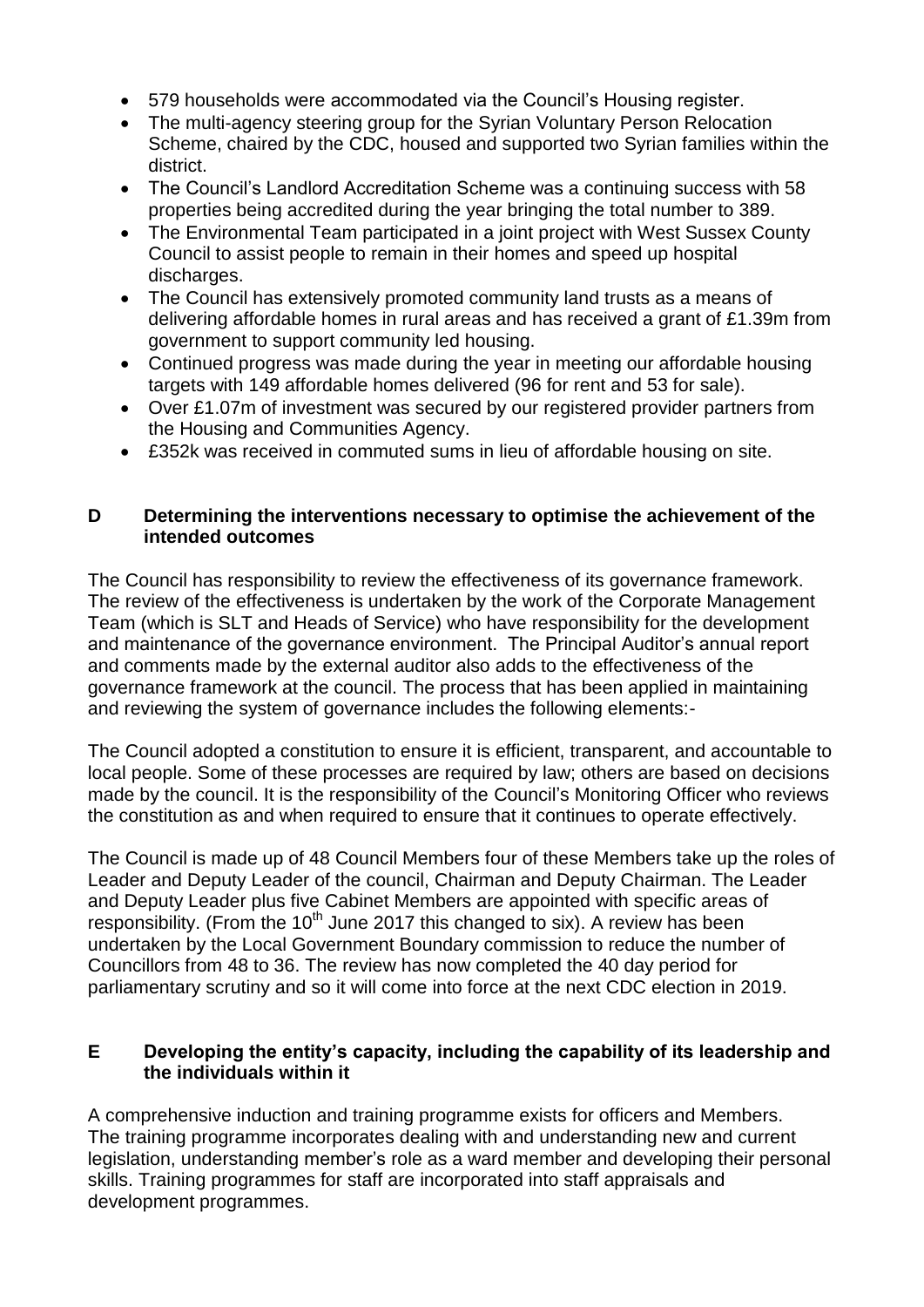A workforce development scheme has been introduced to support talented individuals in their career progression and to encourage the employment and development of apprentices. These initiatives are designed to encourage retention of staff and to address succession planning. From the  $1<sup>st</sup>$  April 2017 the council will also contribute to the Government Apprenticeship Levy and will seek to utilise this resource to support the workforce development schemes and development of its staff.

Member's attendance at meetings is recorded on the modern gov system. In the event of continual non-attendance the matter would be passed to the leader of the political group concerned for action to be taken. Performance issues relating to staff are dealt with by the Manager / Head of Service. An officer's employee specification includes competencies, and is currently included in their annual appraisal.

The Council's Constitution clearly defines the roles and responsibilities of the Chief Executive, Chief and Senior Officers, Members and Committees and outlines procedural standards, scheme of delegation and protocol on Member/Officer relations. A review of the Constitution has taken place and was taken to the Cabinet and full Council. The Leader, Cabinet Members and the Committee Chairmen and deputies receive verbal briefings from the Senior Officers on a regular basis and all Members receive pre-council briefings and participate in workshops particularly for the Local Plan. Members receive monthly bulletins through the Council's intranet site, to keep them informed of any new developments.

From the 1<sup>st</sup> May 2016 the Council appointed the post of Legal & Democratic Services Manager who took over the role of the council's monitoring officer from the Principal Solicitor. The post is responsible for legal compliance, Conduct and Compliance and working with departments to advise on legal issues across the Council.

The Head of Finance & Governance is the assigned Section 151 Officer; overall financial responsibilities for this role are detailed within the Constitution.

The Partnership Guidance to assist staff when setting up a partnership was updated in 2015 to strengthen the risk management element of partnerships. Partnership training has been undertaken with Members as part of the induction programme in 2015, guidance has also been published on the intranet for officers. There are currently 10 strategic level partnerships that the Council is involved with.

#### **F Managing risks and performance through robust internal control and strong public financial management**

All cabinet reports are authorised by the relevant Executive Director and reviewed by the Chief Executive, Head of Finance and Governance/Section 151 Officer and the Monitoring Officer, before they are presented to the Cabinet. The Monitoring Officer and Section 151 Officer will also attend Cabinet if required, to answer any specific questions, raised by Members.

The Council's risk register is reviewed regularly and presented to the Strategic Risk Group bi-annually. The group comprises of the Senior Leadership Team (SLT), 3 Members from Cabinet and 3 Members from the Corporate Governance and Audit Committee. Job descriptions of Senior Officers reflect their "Risk Management Responsibilities" and Internal Audit's Annual Audit Plan is drawn up using a risk-based approach, commenting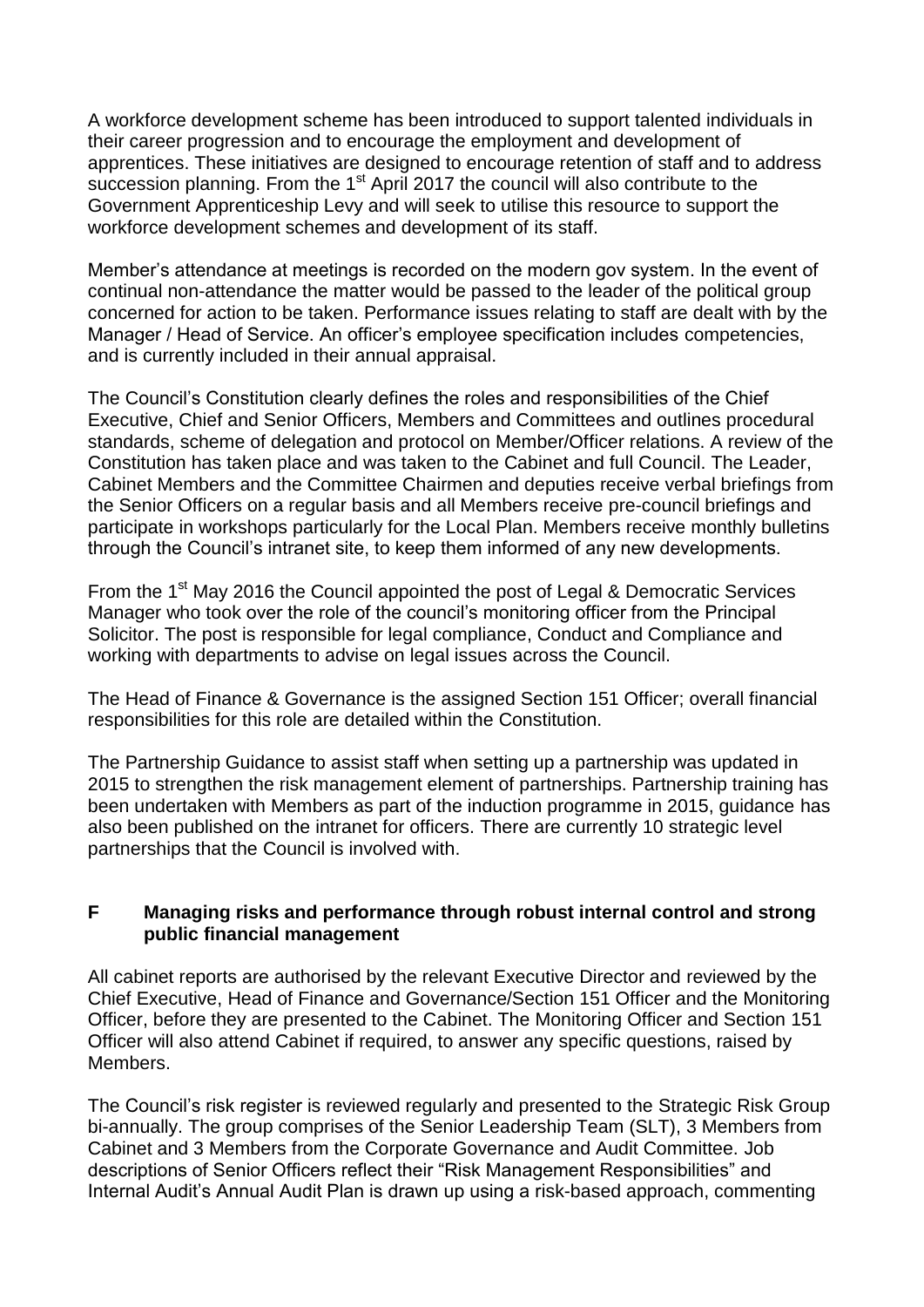on risk management in the area under review in their report. On a bi-annual basis the Council's Risk Registers including any new and emerging risks are presented to the Corporate Governance and Audit Committee.. During 2016-17 the three highest risks identified in the Corporate Risk Register were:-

- Business Continuity (CRR9)
- Cyber Risk Attack Across Entire ICT Estate (CRR 97)
- Non Achievement of Recycling Target of 50% by 2020 (CRR 88)

Major projects incorporate a full risk assessment prior to action being taken. As the project progresses a risk assessment is included in the Project Initiation Document (PID) report to committee and during the project risks are reviewed with the cabinet member concerned and updated as necessary.

The Health & Safety Manager has continued to work with services to ensure that there is an adequate business continuity plan in place. A decision was made to cease using Shadow Planner and to replace it with a system called Resilience Direct. This is a storage solution and can be used to store key documents should the Council's system go down. Service functions are categorised as critical (systems up and running in 3 days) and noncritical (over 3 days). The Health & Safety Manager will continue to test the robustness of the plans. The Health & Safety Manager together with the Council's insurer, Zurich Municipal, is intending to review the existing business impact analysis during the financial year 2016-17. He has also undertaken Health & Safety Challenges with Service Managers to see that their service is adequately protected in the case of an incident.

The Council operates a shared service with Arun for the provision of its Emergency Planning service. The Emergency Planning Officer will be based between Arun and Chichester with two members of the Housing and Environment Service assisting.

#### **G Implementing good practices in transparency reporting, and audit to deliver effective accountability**

The Council's Overview & Scrutiny Committee has the power to make reports and recommendations to the Council's Executive on issues which affect the area. The Committee can require Members and Officers to attend meetings and for partner authorities to provide information. The Committee also reviews and scrutinises decisions and may call in a decision made by the council's Executive which has not yet been implemented. The Council also takes part in county wide joint scrutiny reviews on issues affecting the wider area and has a representative on the West Sussex County Council Health and Social Care Select Committee to allow the authority to contribute to health related reviews.

In addition to the responsibilities outlined within the statement, the Corporate Governance and Audit Committee also had responsibilities for:

- Control and monitoring arrangements for risk.
- Review and determination of the Internal Audit priorities based on the governance issues and the risks assessments made.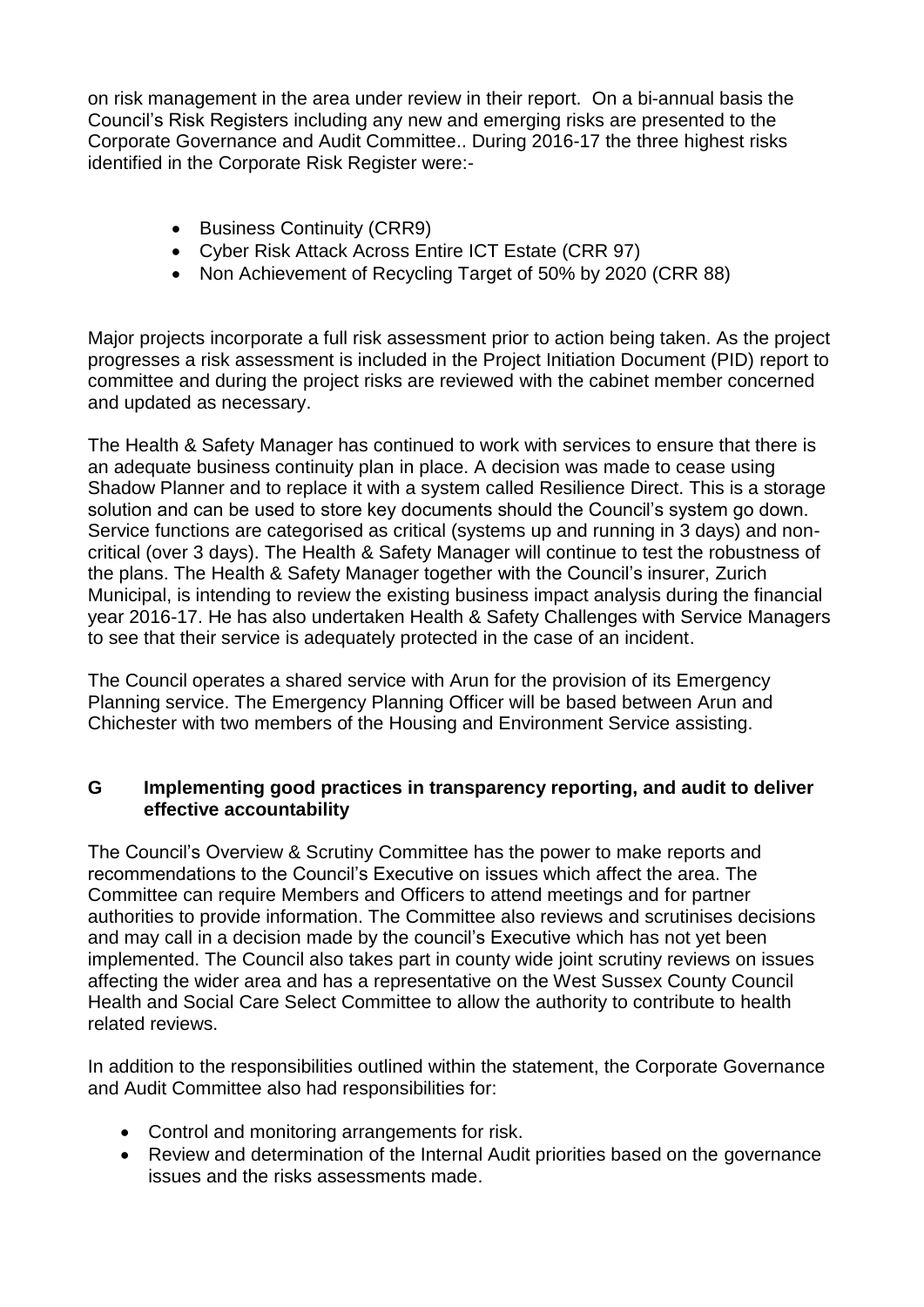- Review progress / effectiveness and probity of corporate governance within the authority.
- Report to full Council on significant issues or any concerns raised.
- Review and make recommendations to Cabinet and the Council on the council's financial regulations and contract standing orders.
- Consider reports from the Head of Finance & Governance on the Council's financial control system, the council's insurance policies and self-insurance arrangements.
- Monitor the operation of the Members Allowance scheme; approve annually the final accounts of the council and as required to monitor the efficiency of the council's services.

The Corporate Governance & Audit Committee meets five times during the year to consider regular reports from Internal Audit on system reviews, reports from the Head of Finance & Governance and Accountancy Services Manager in addition to Annual Audit and inspection letters from (EY) the nominated External Auditor.

The Standards Committee is made up of seven members of the Council; there are two Sub Committees (Assessment Sub-Committee and Hearing Sub-Committee) made up of three Members of the Standards Committee, in addition an independent person attends in an advisory capacity. Where the complaint is against a Parish Councillor the independent person or the Parish representative must not have had close association with the accused.

The overall responsibility of Internal Audit is to continually review the adequacy of the Council's internal controls and report where necessary any recommendations to management. Internal Audit reviews are designed to assess the effectiveness of the internal controls on which the council relies for managing risk. A report is prepared annually by Internal Audit on the effectiveness of the section and the opinion of the Head of Internal Audit is contained within the Annual Audit report. Internal Audit produces a three year plan which includes the resources of the section and the number of audits to be undertaken during each year. The annual audit plan is approved by the Corporate Governance & Audit Committee and progress against this plan is reported 5 times during the year.

From 2017 – 2019 CDC will publish on the website and submit to government data relating to the gender pay gap in order to comply with the Equality Act 2010 (Specific Duties and Public Authorities) Regulations 2017.

## **4. Effectiveness of Governance Arrangements**

The Council's governance framework included decision-making processes that are set out in the Council's Constitution; this is continually being reviewed together with the rules.

Procedures are in place for maintaining and reviewing the effectiveness of the Council's governance arrangements throughout the year, these include the following:

- **Elected Members** Make decisions in accordance with the Constitution and on the aims and objectives of the Council and review Governance Arrangements.
- **Overview and Scrutiny Committee** Has the ability to scrutinise decisions made and maintains an overview of Council activities.
- **Standards Committee** Meet to consider any complaints against Councillors and to review policies and procedures for maintaining high ethical standards.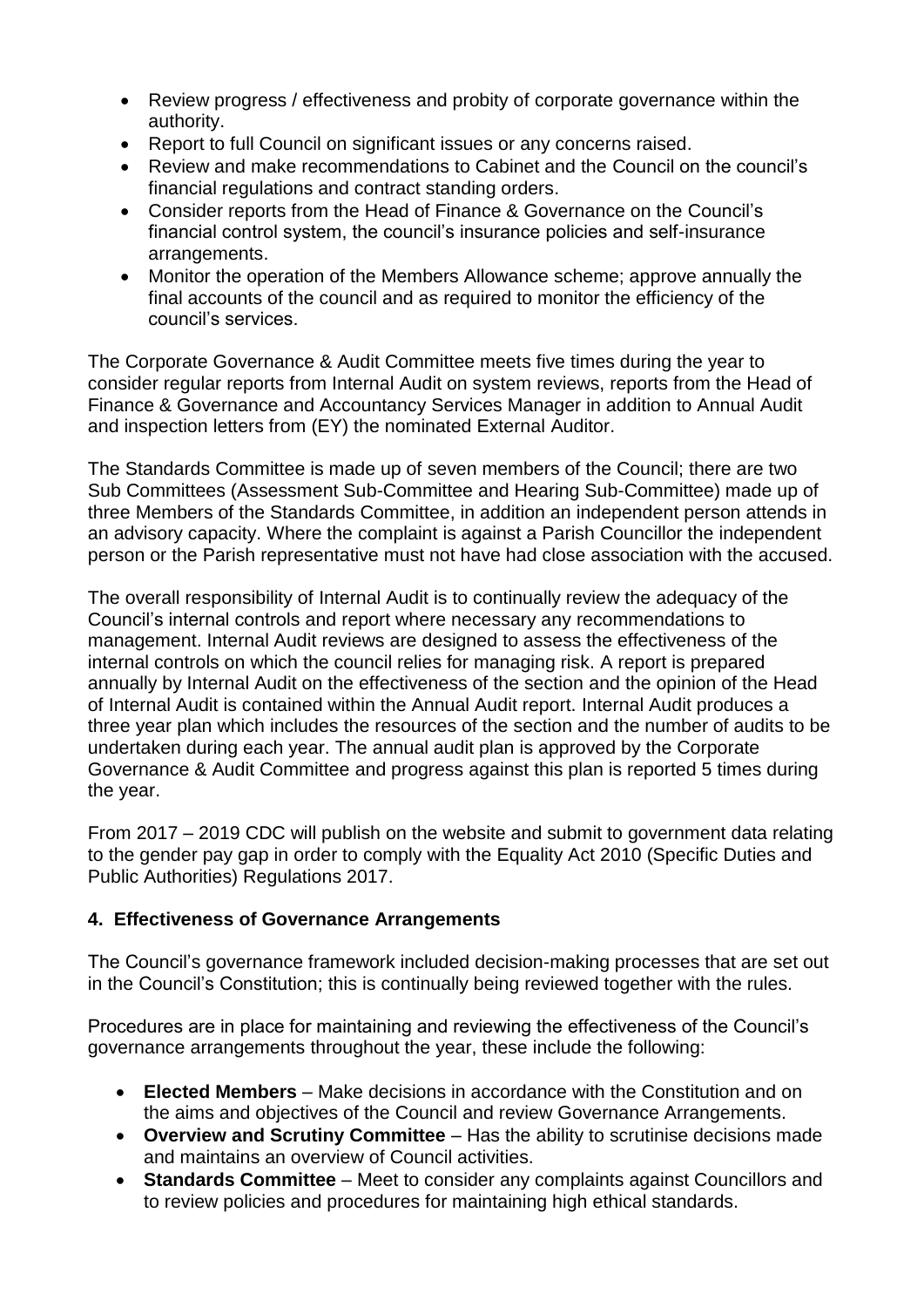- **Internal Audit Section**  Has a three year audit plan which is flexible and enables internal audit to respond to changing risks and priorities of the organization.
- **Corporate Governance & Audit Committee** Discuss the findings of audit reports and any other issues that relate to governance.
- **Corporate Management Team** Review and update governance arrangements, identify and review new and emerging risks and reviews existing risks.
- **Strategic Risk Group** Regularly reviews, updates and reports on the Risk Registers.
- **Internal Audit Annual Report & Opinion** This will be presented to the Corporate Governance & Audit Committee on the 28<sup>th</sup> September 2017 in conjunction with this document which contains an assurance statement regarding internal control.
- **Legal & Democratic Services Manager (Monitoring Officer)** Ensures that the Council's operations are carried out lawfully.

# **5. Significant Governance Issues**

One issue arose during 2016/2017 which related to Car Park income reconciliation which subsequently caused delays in the closing of the accounts.

## **6. Risks Identified**

The risks that the Council identified during 2016-17 are detailed below:

| <b>Risk</b>          | <b>Mitigating Action</b>              | Responsibility  | Target date           |
|----------------------|---------------------------------------|-----------------|-----------------------|
| <b>Business</b>      | <b>Business Continuity (BC) -</b>     | Chief           | The Health &          |
| Continuity           | document storage solution is held     | Executive       | <b>Safety Manager</b> |
|                      | off site which enables staff to       | Director /      | will continue to test |
|                      | access key documents in the event     | Service         | the robustness of     |
|                      | of loss of IT services and systems.   | Manager         | the plans with        |
|                      | External review of the business       |                 | CMT.                  |
|                      | impact assessment has been            |                 |                       |
|                      | undertaken in the year to ensure      |                 |                       |
|                      | that the high priorities areas are    |                 |                       |
|                      | known plus lessons learned            |                 |                       |
|                      | following a strategic BC test         |                 |                       |
|                      | exercise by CMT.                      |                 |                       |
| <b>Cyber Risk</b>    | Procedures and Policies are in        | SLT / Head of   | Situation On-going    |
| Attack across        | place to deal with the risk. Controls | <b>Business</b> |                       |
| <b>Entire Estate</b> | in place include email filtering, and | Improvement     |                       |
|                      | Anti-Virus software.                  |                 |                       |

The process of preparing the Annual Governance Statement has in itself added value to the Corporate Governance and Internal Control framework of the Council.